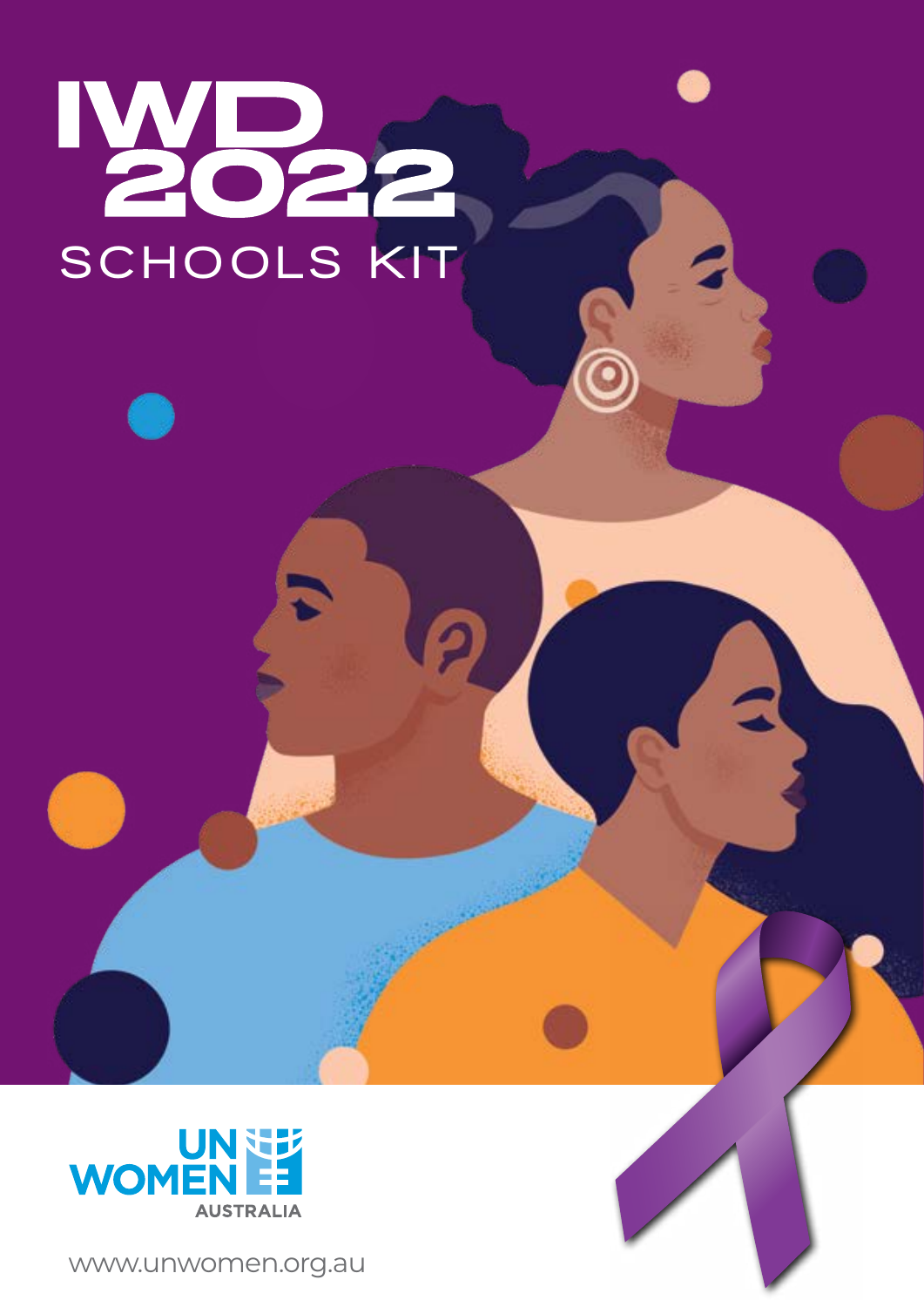# WELCOME



# A MESSAGE FROM UN WOMEN AUSTRALIA'S CHIEF EXECUTIVE OFFICER – SIMONE CLARKE

It truly is inspiring to see so many young students getting involved with International Women's Day each year, wanting to learn more about our mission of achieving Gender Equality sooner and asking how you can get more involved.

This year, our theme for International Women's Day is *Changing Climates: Equality today for a sustainable tomorrow*. We hope to recognise and celebrate the contribution of women and girls around the world, who are working to change the climate of gender equality and build a sustainable future.

Women and girls face greater vulnerability and exposure to disasters, and conflicts, and yet they remain largely ignored in developing solutions and their capabilities are often under-utilised. Despite this, incredible women are working to inspire, engage and advocate for change, resilience and environmental sustainability and are truly making a difference every day.

We hope that as you and your classmates dive into this year's school kit, that you too will be inspired by the stories that we have shared and that as you work through the activities together you begin to ask of each other what changes we can all make to build a more sustainable and EQUAL future for us all.

Thank you for getting involved, we sincerely value your support. Good luck and enjoy!

Simone Clarke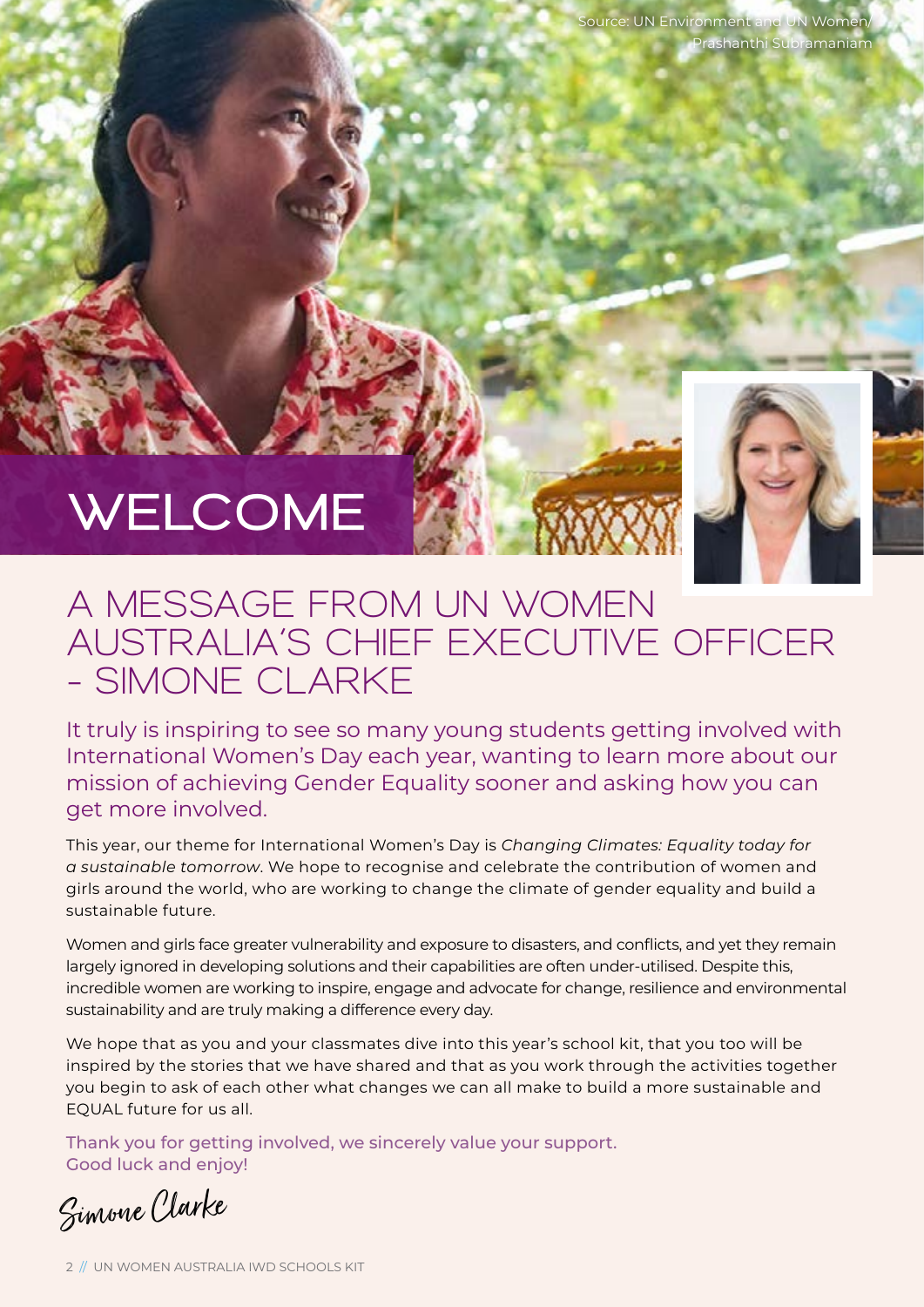# ABOUT UN WOMEN

UN Women Australia exists to raise funds for and awareness of UN Women's work to end violence against women, promote economic empowerment, advance women in leadership, and ensure women's participation in peace processes to accelerate gender equality worldwide.

UN Women is the United Nations agency for women's empowerment and gender equality, delivering programs and transforming policy to enable a brighter future for women and girls in more than 100 countries worldwide. Created in 2010, UN Women brought together various UN agencies working on gender quality and the empowerment of women. These international agreements below guide the work of UN Women.

1979

## 1979 - CONVENTION ON THE ELIMINATION OF ALL FORMS OF DISCRIMINATION AGAINST WOMEN (CEDAW)

CEDAW sets out the rights for women in civil, political, economic, social, and cultural fields across 16 articles and provides a definition of discrimination against women. The 'women's bill of rights' is a cornerstone of all UN Women programs. 189 countries have committed to take: *all appropriate measures, including legislation, to ensure the full development and advancement of women, for the purpose of guaranteeing them the exercise and enjoyment of human rights and fundamental freedoms on a basis of equality with men*.

# 1995

# BEIJING DECLARATION AND PLATFORM FOR ACTION (PFA)

Developed at the 4th world conference on women in Beijing, China, it sets out how to remove the systemic barriers that hold women back from equal participation in life across 12 critical areas of concern including poverty, health, armed conflict, power and decisionmaking, violence, and the girl child. Adopted by 189 governments, member states review and report on their progress every 5 years.

# 2000

# WOMEN, PEACE & SECURITY (WPS)

The UN Security Council resolution 1325 recognised the need to implement different gender perspectives in conflict prevention and resolution, in particular increasing women's participation in peace negotiations and humanitarian planning. There have been seven subsequent resolutions adopted by the UN Security Council and together, the 10 resolutions represent a critical framework for improving the situation of women in conflict-affected countries. Based on four pillars of prevention, participation, protection, and peacebuilding & recovery.

# ABOUT IWD

International Women's Day (IWD) occurs annually on March 8 to celebrate the wonderful achievements of women. 1911 marked the very first IWD as 30,000 women protested across Europe to fight for equal working rights. Australia's first IWD was held in 1928 and nowadays, it provides an opportunity to shine a light on the progress still to be made in achieving full gender equality.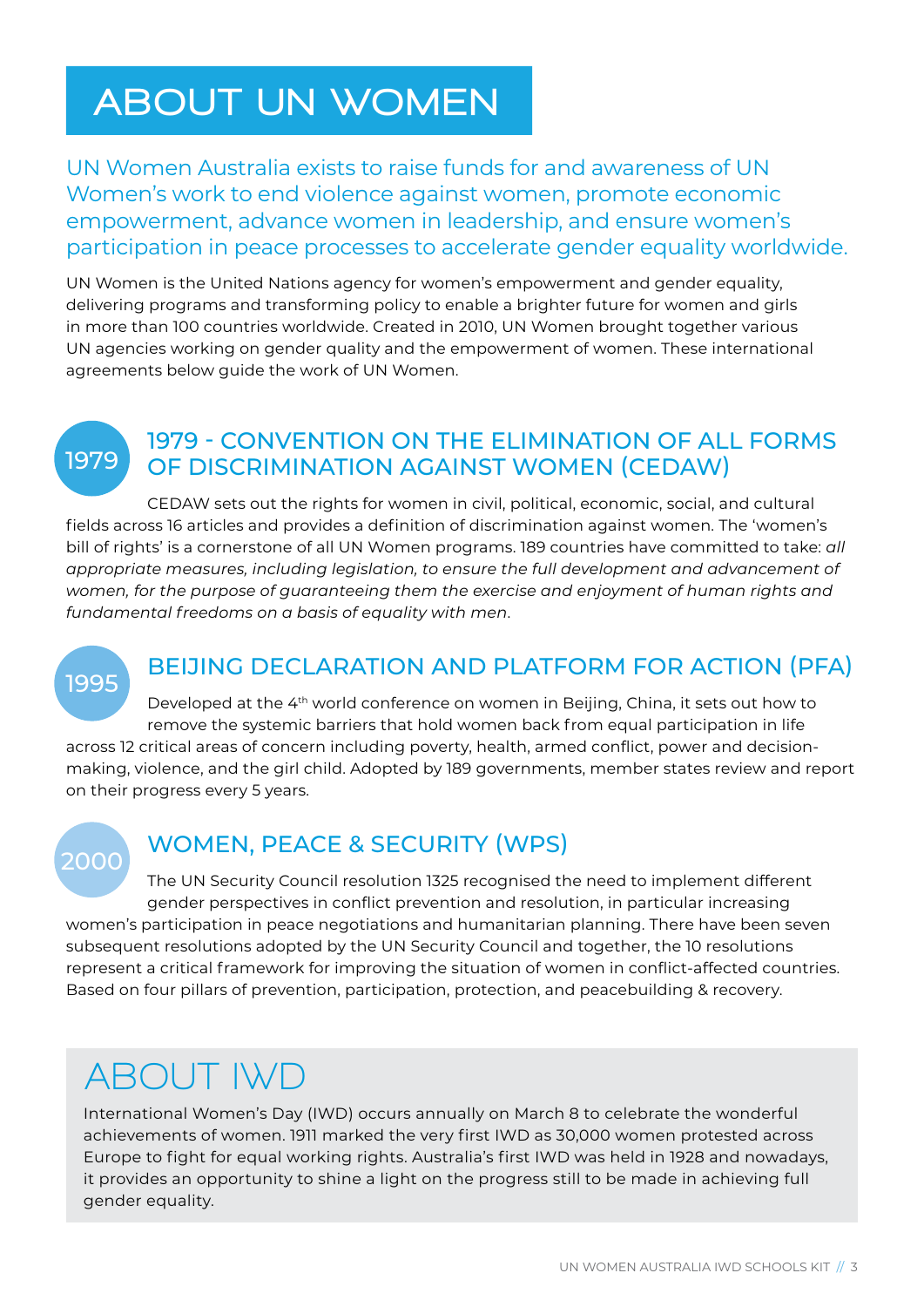Source: UN Environment and UN Womer Prashanthi Subramaniam

# THEME: EQUALITY TODAY FOR A SUSTAINABLE TOMORROW

The theme for International Women's Day 2022 is, "Equality today for a sustainable tomorrow", recognising the contribution of women and girls around the world, who are leading the charge on climate change adaptation, mitigation, and response, to build a more sustainable future for all.

Climate change is one of the greatest global challenges of the twenty-first century. A changing climate affects everyone, but it's the world's poorest and those in vulnerable situations, especially women and girls, who bear the brunt of environmental, economic, and social shocks. Climate change will be an added stressor that will aggravate women's vulnerability. It is widely known that in the wake of natural disasters, women and girls face heightened risk of violence and human trafficking.

#### 70% of the 1.3 billion 1.2 people living in conditions of poverty are women.<sup>1</sup>

10% Women predominate in the 14x world's food production (50-80%), but they own less than  $10\%$  of the land.<sup>1</sup>

billion

At least 1.2 billion people could be displaced by climaterelated events by 2050.2

Women and children are 14 times more likely than men to die or be injured from a natural disaster. More than 70% of people who died in the 2004 Asian tsunami were women.3

Women are disproportionately affected by climate change but, despite their vulnerability, women are active agents who promote ways to adapt and mitigate the effects of climate change. For a long time, women have historically developed knowledge and skills related to water harvesting and storage, food preservation and rationing, and natural resource management.

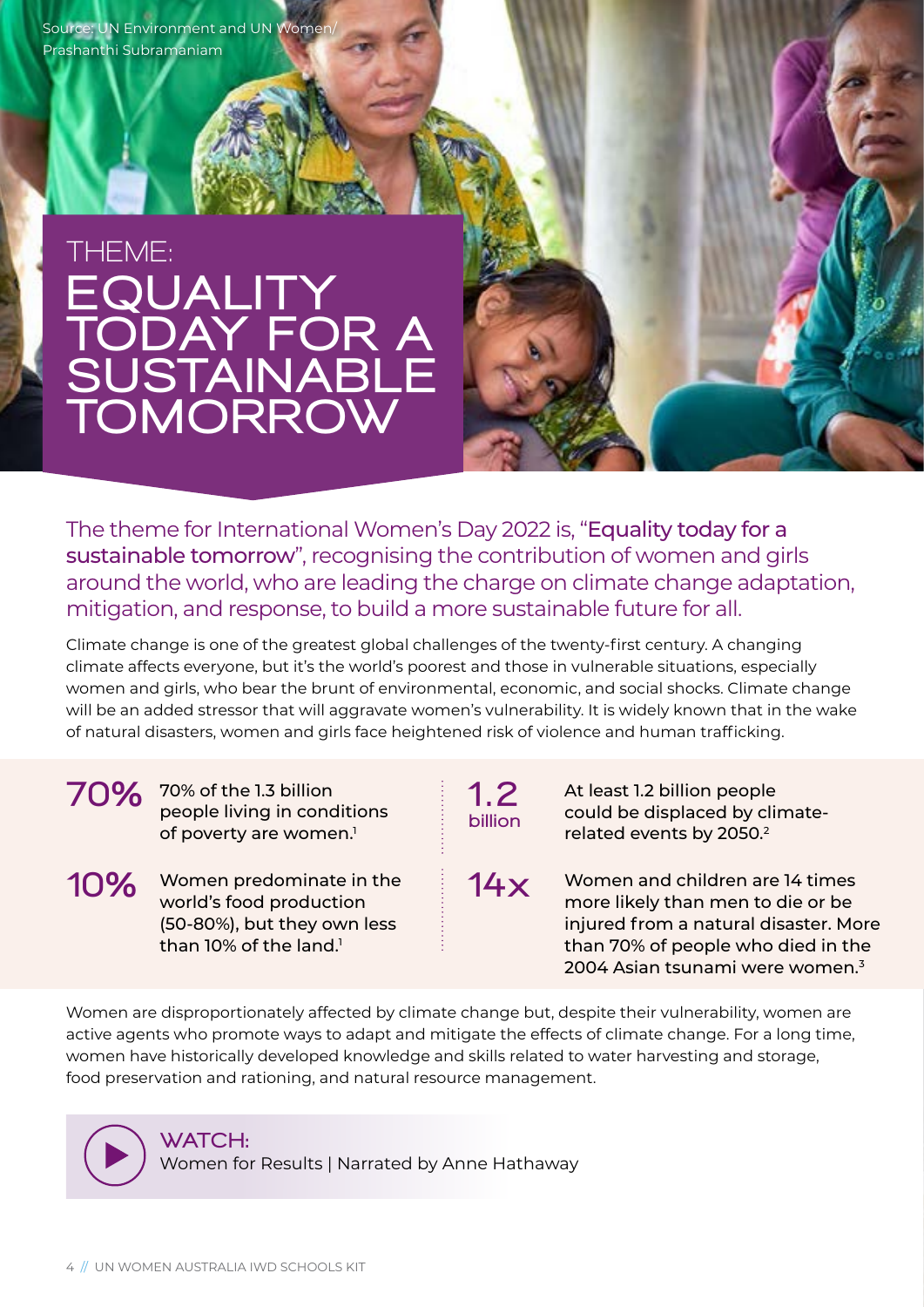Women in Action

# SOK SOPHEAP

Climate change has significant impacts on access to fresh water for many living in rural communities. The consequences of the increased frequency in floods and droughts are far reaching, particularly for vulnerable groups, including women who are responsible for water management at the household level. All over the developing world, women and girls bear the burden of fetching water for their families and spend significant amounts of time daily hauling water from distant sources.

Sok Sopheap is one of the many women affected.

Every morning at 10am, Sok Sopheap sets off to run errands and pick up her two grandchildren from school in Tropang Thom village, southern Cambodia. Sopheap is in her 50's – a stage in life when women might choose to slow down – but like many local women, she is bearing an increasingly heavy burden as a result of climate change. Like other villages in Takeo province, Tropang Thom has been struggling with water shortages. During some months, taps and waterways run dry, paddy fields whither and villagers must walk 15 to 20 kilometres to collect water; while at other times, the sudden onslaught of rain floods villages and washes crops away.

While young men migrate to the urban centres in search of jobs, women and children are often left behind in the villages. Younger women spend the

week working late hours in textile mills nearby, while older women tend the fields, take care of children, and bear most of the domestic responsibilities. On weekends, the younger women take their turn doing the farming.

Multiple generations of women are trapped by climate change in this way, caught in a vicious cycle of increased work for decreasing returns, with few able to break free.

Then, a couple of years ago, Sopheap had the foresight to invest in a biogas\* pipeline fitted to her home with the support of a local enterprise. She was the first woman in the village to do so and is now one of a handful using biogas, run on organic manure sourced straight from her cowshed.

Nearly 85% of rural Cambodia relies on firewood and as prices kept rising, for Sopheap, breaking this habit was transformative. Not only has she saved money in the long run by switching to biogas, but cooking and heating water now goes much faster, and she no longer has to collect or buy, chop and clean firewood. This simple, clean and cost-saving renewable energy has eased her workload and set a positive example she is quick to share with others.

Source: UN Environment and UN Women/Prashanthi Subramaniam

> Biogas is a renewable fuel produced by the breakdown of organic matter such as food scraps and animal waste. It can be used in a variety of ways including as vehicle fuel and for heating and electricity generation. (Source: National Grid)

Source: UN Environment and UN Women/ Prashanthi Subramaniam

UN WOMEN AUSTRALIA IWD SCHOOLS KIT // 5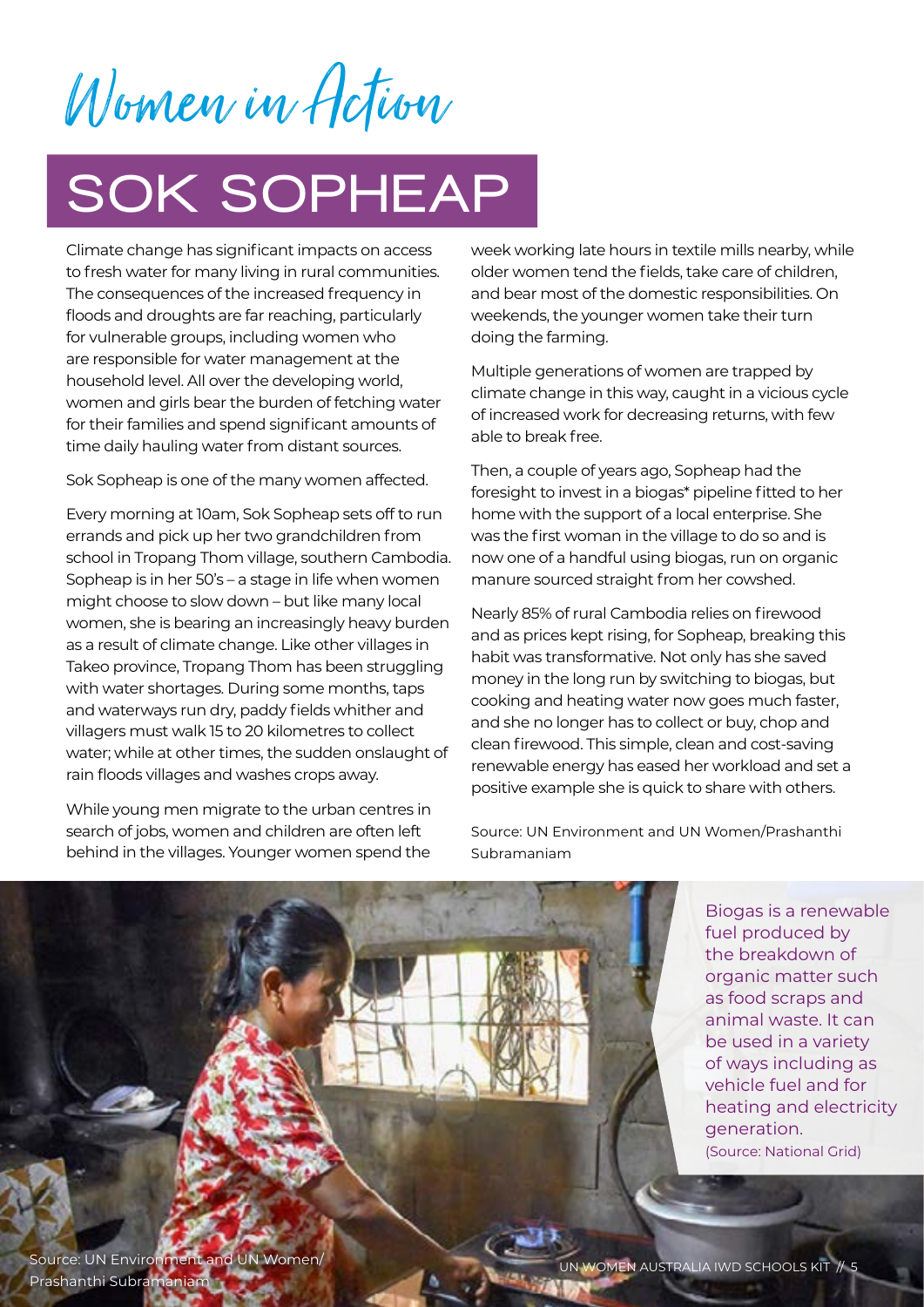# MY THUY COMMUNE

Viet Nam ranked among the 12 countries with the highest levels of exposure to natural disasters in 2020. Until recently, women's role in disaster risk reduction, preparedness and response was not recognised, which compromised these efforts. With the support of UN Women, local women are now leading their communities in preparing for disasters in ways that reduce negative impacts.

Le Thuy district, located along Kien Giang river, is among the high-risk flood zones in Quang Binh province, central Viet Nam. After two years without flooding, in October 2019, Le Thuy's luck turned for the worse—three consecutive floods came within a month. However, the damage to lives and livelihoods of the people of My Thuy commune was minimal, because of the preparations and adaptations.

"Most of the villagers were sleeping when the flood was rushing in," recalls Huong Duong, a small shopkeeper living near Kien Giang river in My Thuy commune. "I was woken by the commune loudspeakers warning people that the river water was at a very high level and urging them to help each other to bring their belongings to higher places." Duong is one of 30 active community leaders in charge of communications within the My Thuy commune, trained by the Viet Nam Women's Union and UN Women joint project on disaster risk reduction.

"When I know a storm is coming, I inform the villagers. We help each other to reinforce houses. Some people place sand and stock bags on the roofs to stabilise them. I also remind my

neighbours to stock up on food and keep a portable kerosene stove or wood stove handy, so that we can cook without electricity during stormy days," explains Duong.

Since 2013, the project has reached more than 5,000 people—including men, women, the elderly, and children—training and informing them about disaster preparedness and response. According to the Viet Nam government data, on average, 400 lives are lost every year due to natural disasters, therefore the training can mean the difference between life and death.

Alongside helping the community prepare for storms, the project has also helped the community members in longer-term planning of crops to reduce the impact of disasters on livelihoods: "Some farmers can change from farming bighead carps and dorabs, which need around 10 months to grow, to farming prawns and crabs, which need only two-three months. Others are planting vegetables, such as morning glory, sweet potato or taro, which require shorter time for cultivation. If a storm comes, it does not create huge losses," adds Nguyen.

## WATCH:

[Moroccan women take on climate change:](https://www.youtube.com/watch?v=A2Q-8i3aeOA&list=PLA0113C84B340CFAE&index=10)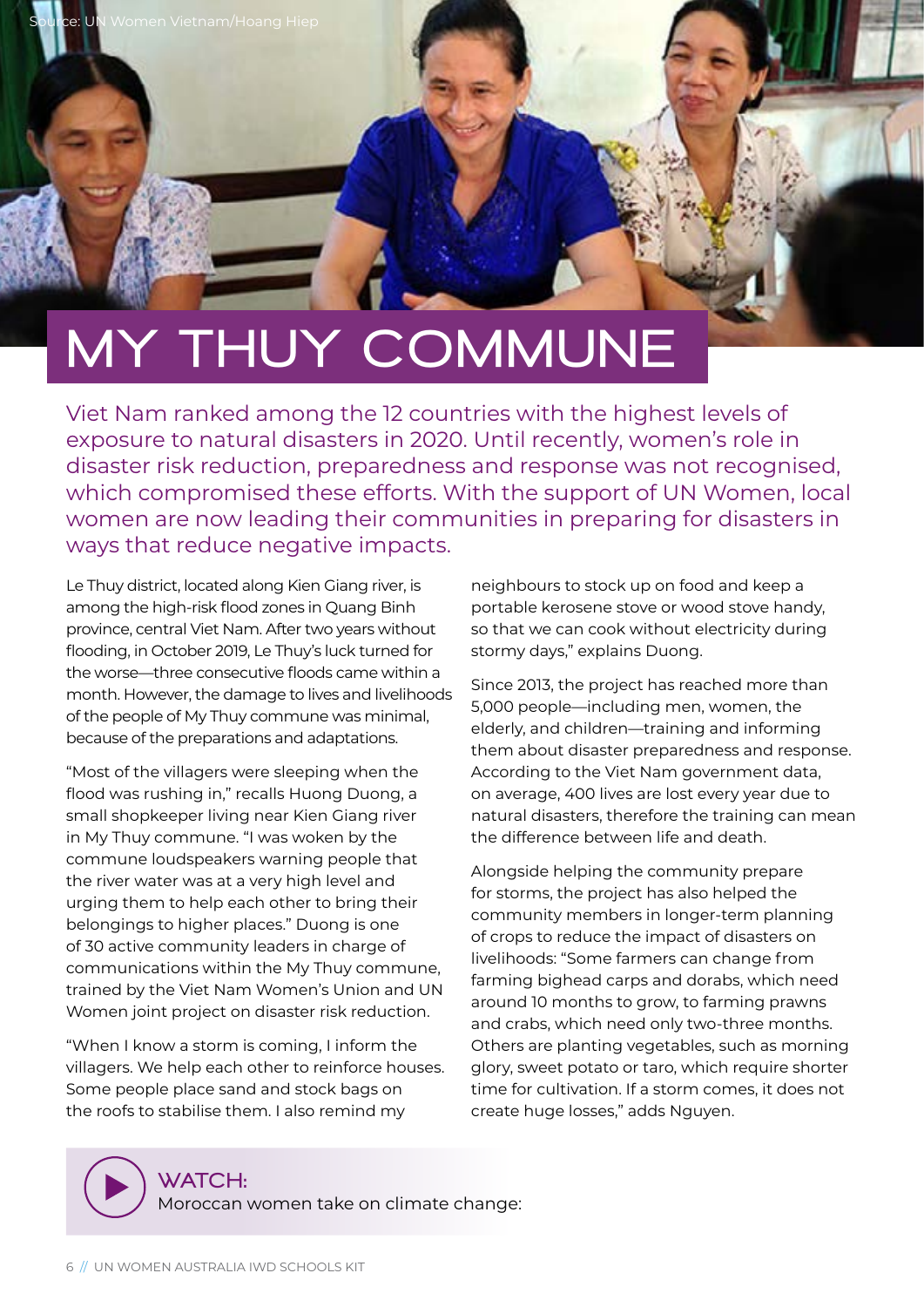# SANDRA JUSTINIANO

While parts of the Amazon are in flames across Brazil and eastern Bolivia, communities in northern Bolivia are protecting their forests through a series of economic empowerment projects.

At midnight, amid screeching jungle crickets, 35-year-old Sandra Justiniano arrives at a small processing plant to start her shift extracting the pulp of Acai and majo fruits alongside other indigenous women from the community of Buen Retiro, in the northern Bolivian Amazon.

The Buen Retiro venture involves 24 women and men who process açaí, majo, and cupuaçu—wild fruits from the Amazon jungle. With funding from UN Women and government partners, they have been provided with technology and assets to improve and expand production across 10 women-led enterprises, with over 240 women involved in the program.

The community where Sandra lives is predominantly indigenous and the project incorporates ancestral knowledge in the care and management of the jungle. She believes that the Amazon Forest is integral to the life and culture of her people. "We were born in the forest," says Justiniano. "We grew up in it and now it provides us with life because our children grow up here. That's why we must take care of it, stop the felling of trees, the burning.".

#### Violeta Domínguez, UN Women

Representative in Bolivia, says the project's initial results include the economic empowerment of women and female-headed households, the strengthening of the Amazon territory, and the revitalization of the local economy. She stressed that, in many cases, women's empowerment and economic autonomy can also help break the cycle of gender-based violence.



Many of the women involved in the project with Justiniano are single mothers with limited economic prospects.

"It has improved our incomes; we acquired new knowledge about empowerment, about our rights and finances; we learned to present projects; we know about expanding markets…," says Justiniano. "We are able to speak in public, participate actively, present our economic proposals to the authorities, and negotiate with them. That is empowerment."

Before the UN Women project began, the Buen Retiro venture sold 200 litres of açaí juice per day, produced by hand. Now they sell up to 500 litres daily and can extract pulp for sale. They also supply the municipal government's school breakfast program. The Association will soon present its products at national fairs in Santa Cruz and La Paz and is even negotiating with companies to supply other regions of the country.

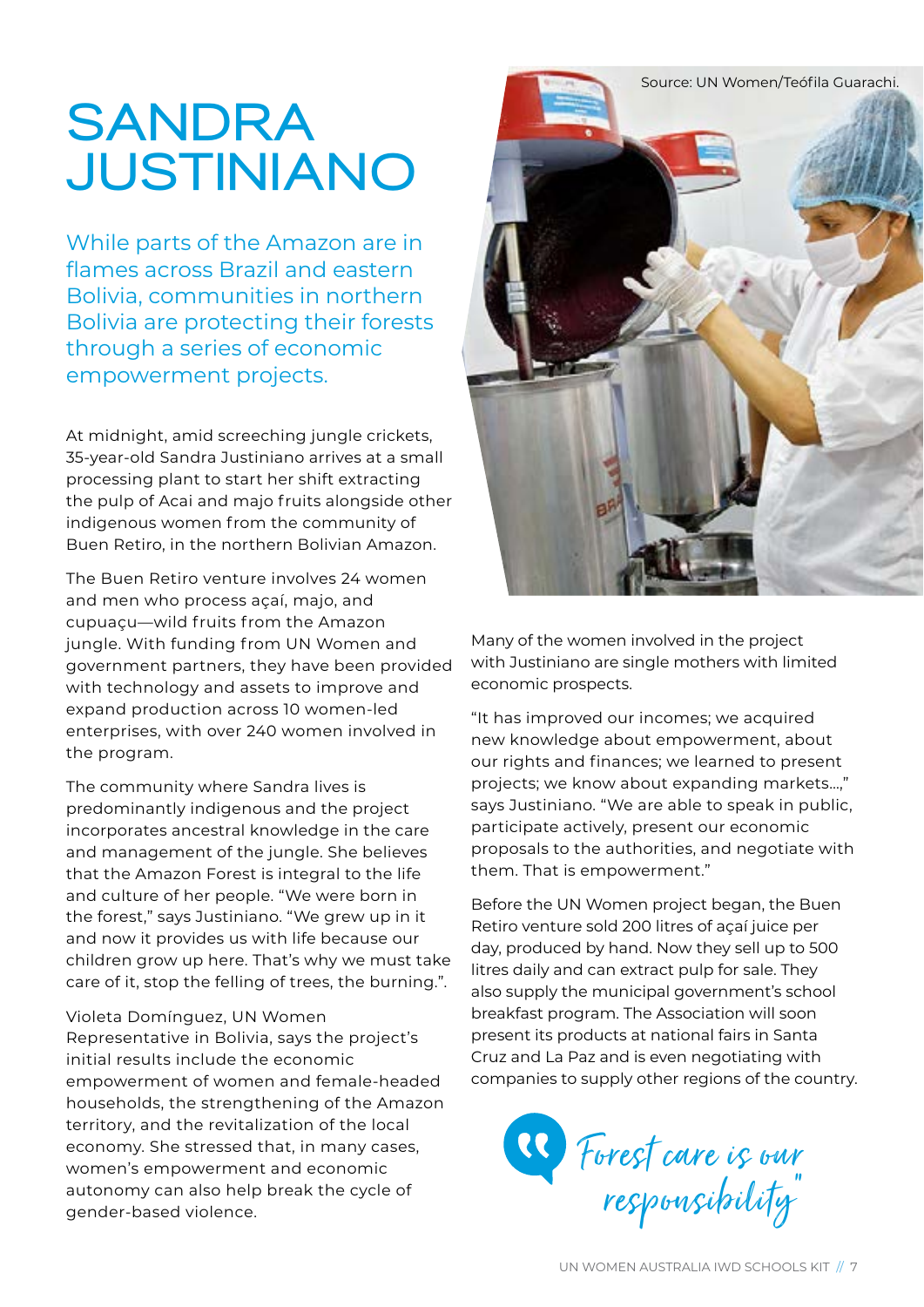# ACTION IN THE PACIFIC



The Pacific is one of the most disaster-prone regions in the world. Disasters affect women, girls, boys, and men differently. Recent UN Women and UNICEF research confirmed that women, children, and youth are among the most vulnerable to natural hazards, conflict, climate change, and other threats such as COVID-19.4 Similarly, analysis of mortality rates from recent disasters in Asia and the Pacific region show that women and girls die in greater numbers and have different and uneven levels of resilience and capacity to recover. Women's voice, agency, leadership, and participation are under-supported, under-resourced, and under-valued. Therefore, the expected end-of programme outcomes are twofold.

In partnership with the Australian Government, UN Women has launched the [Women's Resilience](https://www.unwomen.org/en/digital-library/publications/2021/10/programme-brief-womens-resilience-to-disasters-programme-in-the-pacific)  [to Disasters Programme \(WRD\)](https://www.unwomen.org/en/digital-library/publications/2021/10/programme-brief-womens-resilience-to-disasters-programme-in-the-pacific). The A\$13.5 million investment will work with Pacific partners and stakeholders to strengthen women's resilience to disasters, including climate challenges and COVID-19, in Kiribati, Vanuatu and Fiji.

Aligned with [UN Women's Strategic Plan 2022-2025](https://www.unwomen.org/en/digital-library/publications/2021/09/un-women-strategic-plan-2022-2025), over the next four years, the WRD Programme will support Pacific women, their governments, and other stakeholders to create and lead Pacific solutions. It will ensure gender equality, diversity and inclusion are fully reflected in prevention, preparedness, and recovery policy. By supporting women to find local solutions, the Programme will contribute to regional and global knowledge sharing, and place women at the forefront of disaster resilience.



Draw on the advocacy and lived experience of local women and girls to implement gender responsive policy and tools for prevention, preparedness and recovery. This will enable:

- the leadership, advocacy, and participation of women's organisations;
- increased access to knowledge, guidance and expertise on gender-responsive disaster resilience;
- a community of practice, strategic networks, and gender-responsive coordination mechanisms and partnerships.



Women and girls have voice and agency to withstand multiple hazards, recover from disasters, and increase their resilience to future disasters and threats, through:

- gender-responsive preparedness and early warning systems;
- locally appropriate services, and products;
- partnerships for women's resilient livelihoods and businesses;
- innovative and alternative climate and disaster resilience livelihoods for women;
- and capacity development for women's disaster and climate resilience businesses.

## WATCH:

Minister for Foreign Affairs and Minister for Women Marise Payne [launches the Women's Resilience to Disasters Programme in the Pacific](https://vimeo.com/630799287/681ed64cba)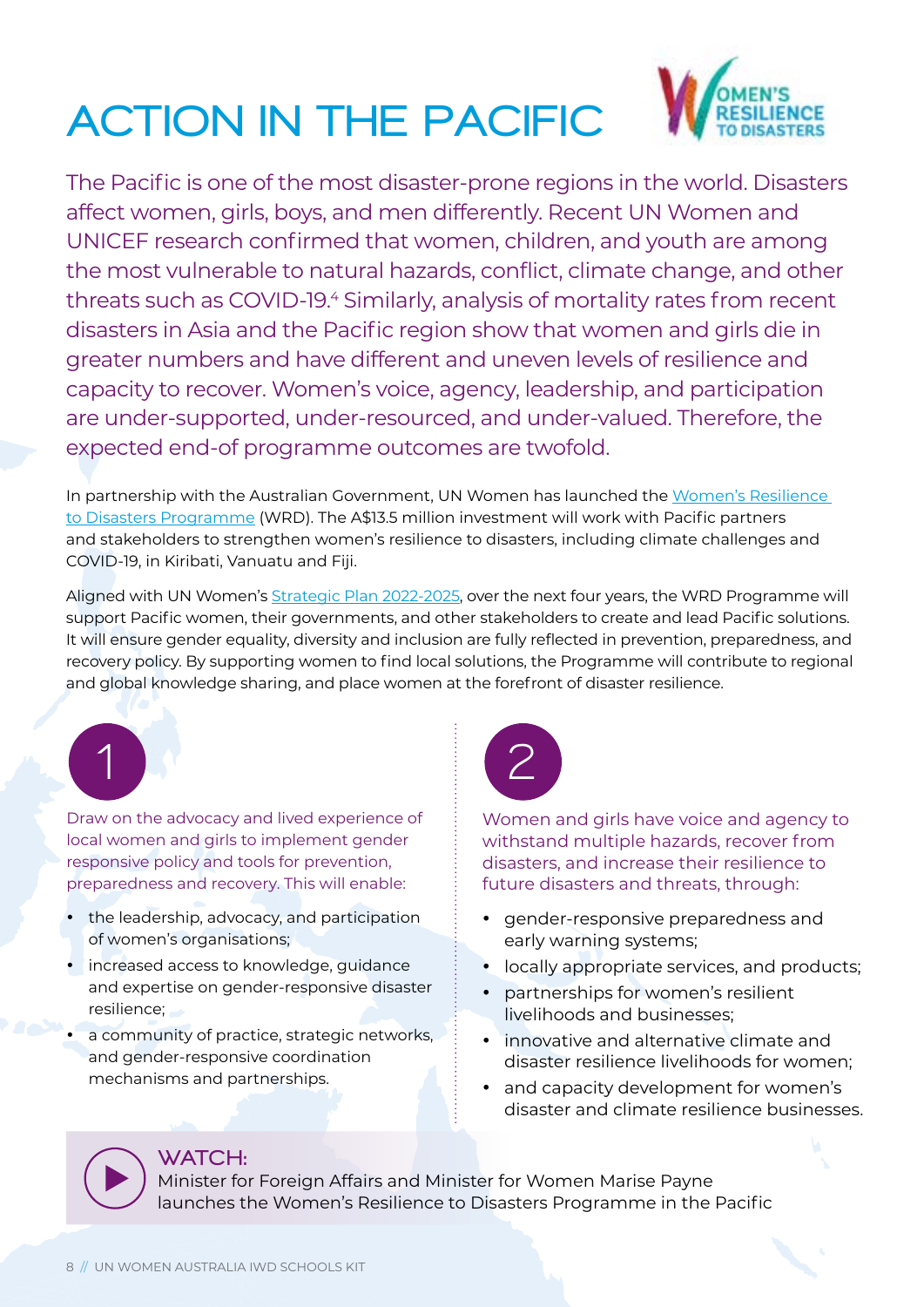

# DR JANE GOODALL

Source: Jane Goodall Institute

In the summer of 1960, 26-year-old Jane Goodall arrived on the shore of Lake Tanganyika in East Africa to study the area's wild chimpanzee population. Now Dr Jane Goodall is a pioneer in the study of chimpanzees. As a world-renowned primatologist, humanitarian, conservationist, and United Nations Messenger of Peace, she founded the Jane Goodall Institute (JGI) in 1977.

The Jane Goodall Institute is a global community conservation organisation that creates sustainable solutions to support all life on Earth. Dr. Jane Goodall discovered that when we put local communities at the heart of conservation, we improve the lives of people, animals, and the environment. JGI advances Dr. Goodall's holistic approach through providing education programs for community and schools, promoting leadership opportunities, and supporting fundraising and conservation efforts. The Institute now has offices representing over 50 countries, which are united by a mission to support wildlife research, education and conservation for animals, people, and our shared environment. As a Messenger of Peace since 2002, Dr Jane Goodall continues to help the UN focus attention on environmental issues.

Embrace the Wild is a global community conservation program of JDI, that seeks to restore habitats and community connection to the natural world. Their mission is to help living things flourish, especially in environments that have been heavily shaped by humans. By taking achievable, meaningful actions at home or in our local communities, collectively we can all make a big difference. Embrace the Wild will inspire connectedness to the natural world and actions that will help to save it.

To celebrate Dr Jane Goodall leading our International Women's Day speaker line-up, UN Women Australia and the Jane Goodall Institute Australia are proud to provide you with an ['Embrace the Wild'](https://unwomen.org.au/wp-content/uploads/2015/12/EMBRACE-THE-WILD-RS26.pdf)  [resource kit](https://unwomen.org.au/wp-content/uploads/2015/12/EMBRACE-THE-WILD-RS26.pdf) outlining lots of ways to notice and nurture the wildlife around you.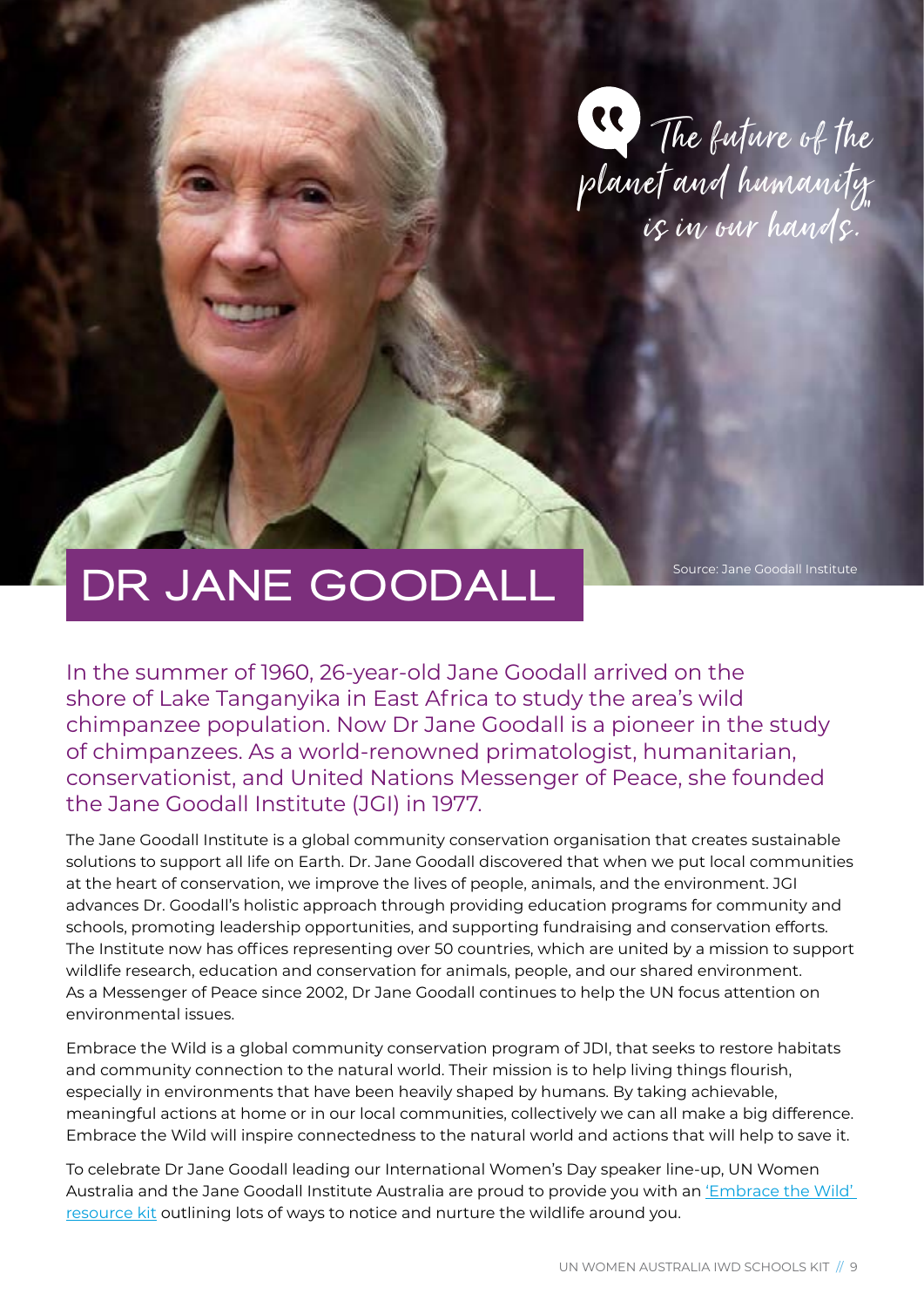# CLASSROOM ACTIVITIES

# FOR PRIMARY SCHOOLS



## [WATCH:](https://www.youtube.com/watch?v=66kWmPa1n7w 
)

[Climate action and women's leadership | 1 Minute video](https://www.youtube.com/watch?v=66kWmPa1n7w 
)

## AIM:

To exercise students visual thinking and to encourage them to be more mindful about climate change.



#### INSTRUCTIONS:

Identify the three sustainable tools shown in this video then discuss ways to be more environmentally friendly around the home and school setting.



## DISCUSSION:

Why is climate change one of the biggest challenges of the 21st century? Why is it an important topic to discuss? What are some ways to prevent it? Do you know any women within your community who are working on building a more sustainable future?

# FOR HIGH SCHOOLS



## "BREAKINGNEWS"

# AIM:

Promoting students critical thinking skills through analysing the media's portrayal of women, gender equality and climate change.



## INSTRUCTIONS:

In groups, students will research newspaper articles centred around climate change and the representation of women. From their research, they will select one real headline and then create two fake ones. The group will present all three to the rest of the class who then guess which headline is the real one.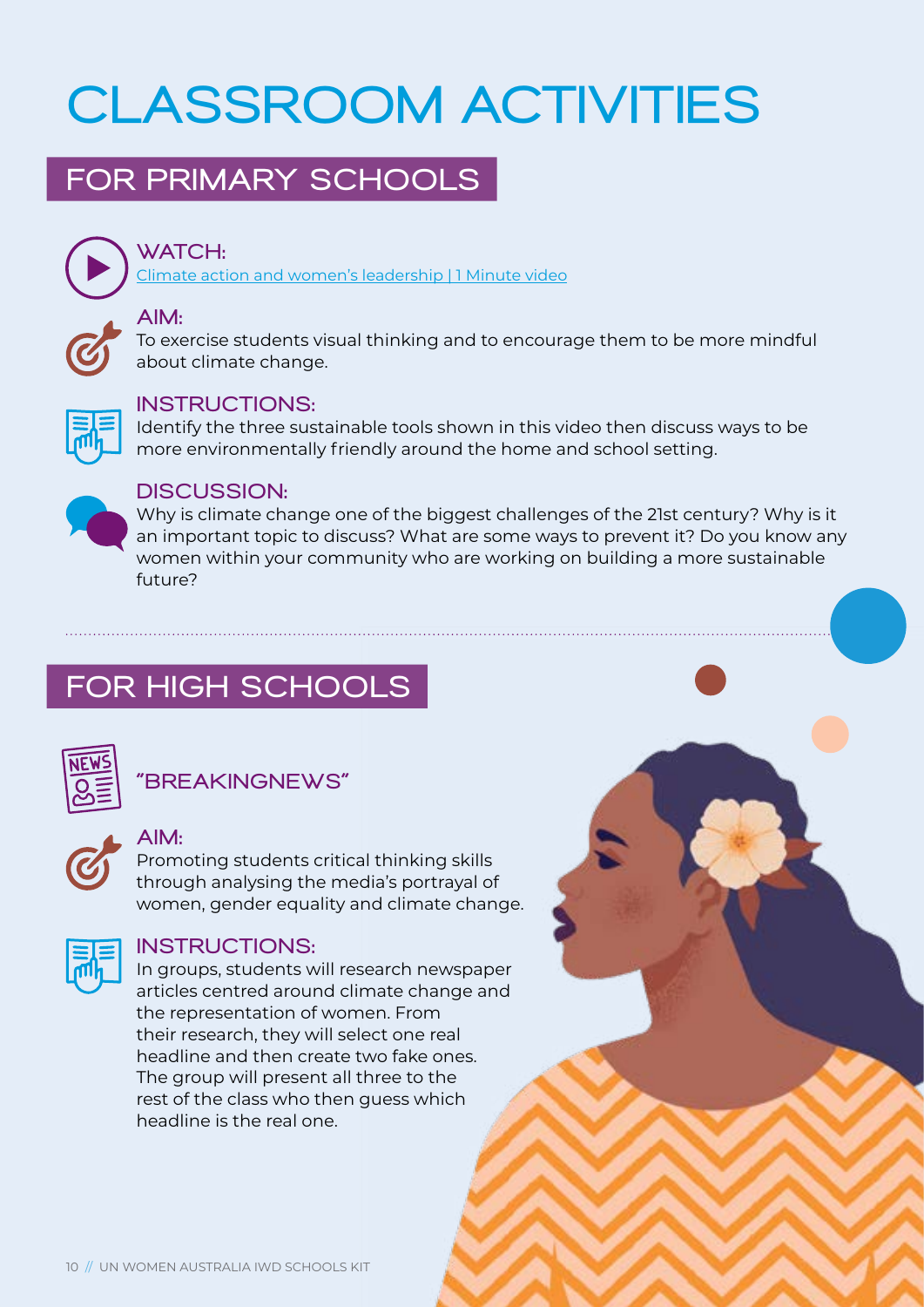# HOW YOU CAN HELP

UN Women Australia is calling on students, just like you, to pick up the pace of progress towards gender equality by making every day count. We can all help change the climate for gender equality. Conversations are important, and funds are critical, if we are committed to accelerating gender equality for a sustainable future.

#### JOIN OUR CAMPAIGN TO PRIORITISE GENDER EQUALITY AT ALL LEVELS OF SOCIETY. HERE ARE SOME IDEAS TO GET YOU STARTED!





#### HOST AN INTERNATIONAL WOMEN'S DAY EVENT IN YOUR CLASS OR SCHOOL

Help make the world safe and fair by hosting an event and raising money to support UN Women's work around the world. There are many different ways that you and your classmates can fundraise. Check out our [Fundraiser Pack](https://unwomen.org.au/wp-content/uploads/2015/12/UNWA-fundraising-pack_OCT2020.pdf) for ideas and [register as a fundraiser!](https://unwomenaus.typeform.com/to/eVk7UStP)

#### ORGANISE A SCREENING OF UN WOMEN AUSTRALIA'S VIRTUAL IWD PROGRAM

Thanks to our sponsor Salesforce, if you would like to bring UN Women Australia's IWD speakers to your school or community then you can stream the event live on Friday 4 March. or up to a week later. Please contact [tickets@unwomen.org.au](mailto:tickets@unwomen.org.au) for more information.



# SELL PURPLE RIBBONS

Be a local leader by showing your support for International Women's Day – wear your purple ribbon with pride. Wearing a purple ribbon is a great way to demonstrate that you support gender equality to make the world safe and fair for everyone. You can help to spread the word by purchasing purple ribbons to sell or give away at your event, school or in your community.

Each ribbon sold supports UN Women's work, ensuring that everybody everywhere is treated fairly, is safe and has access to opportunities to lead and learn.

[Head to our website to purchase](https://shop.unwomen.org.au/collections/international-women-s-day-merchandise) your purple ribbons!

## TAKE THE HEFORSHE PLEDGE

Do you think that everyone should be treated fairly and be a leader, regardless of gender? Do you want to help make that happen? Then you are HeForShe. Join the community and [make the HeForShe commitment](https://www.heforshe.org/en) today.